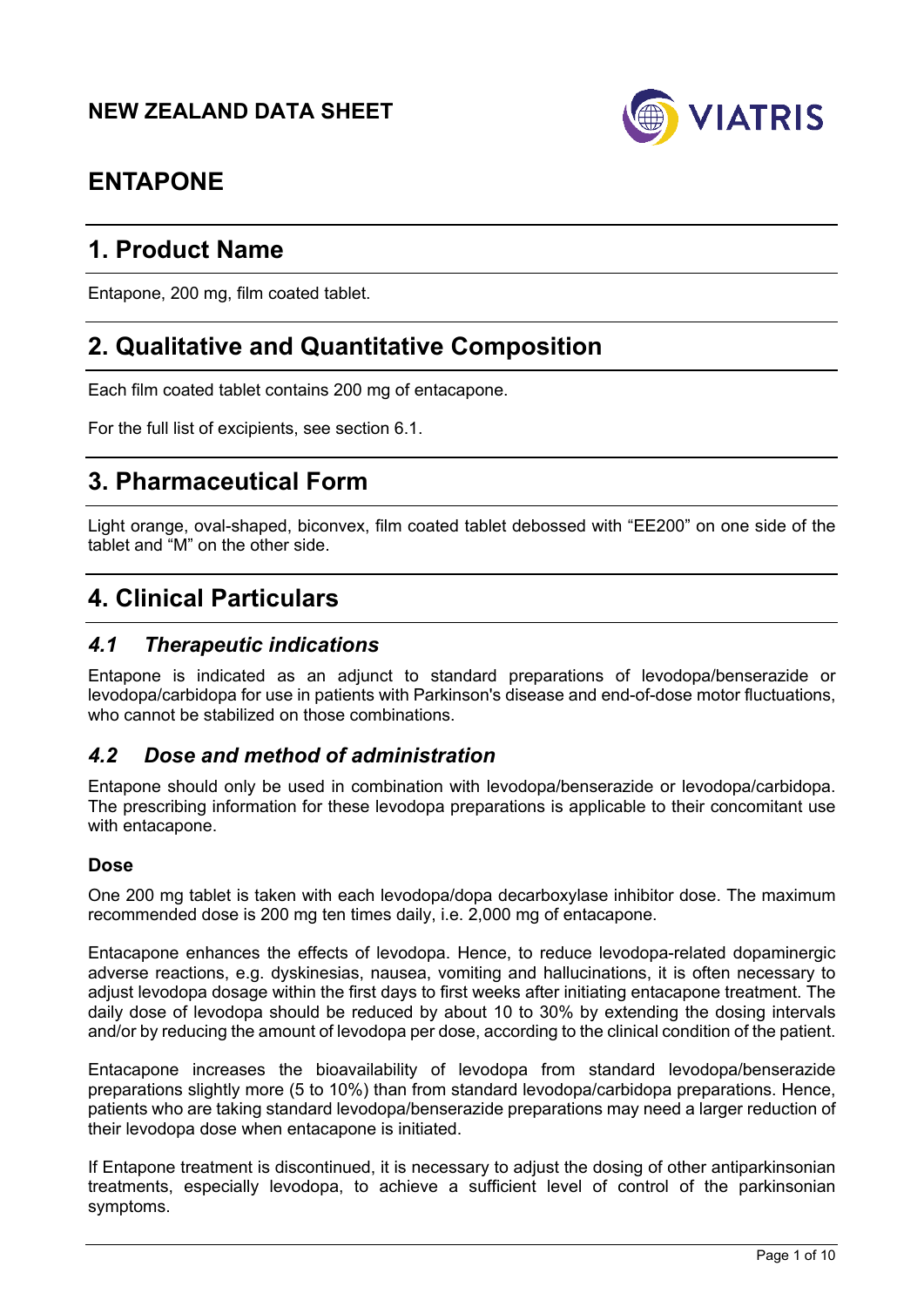### *Special populations*

### **Elderly**

No dosage adjustment of Entapone is required for elderly patients.

### **Renal impairment**

Renal impairment does not affect the pharmacokinetics of entacapone and there is no need for dose adjustment. However, for patients who are receiving dialysis therapy, a longer dosing interval may be considered (see section 5.2).

#### **Hepatic impairment**

See section 4.3.

### **Paediatric**

Entapone is not recommended for use in children below age 18 due to lack of data on safety and efficacy.

### **Method of administration**

Entapone is administered orally and simultaneously with each levodopa/carbidopa or levodopa/benserazide dose.

Entapone can be taken with or without food (see section 5.2).

## *4.3 Contraindications*

- Hypersensitivity to entacapone or to any of the excipients listed in section 6.1.
- Hepatic impairment.
- Pheochromocytoma (due to the increased risk of hypertensive crisis).
- Concomitant use of entacapone and non-selective monoamine oxidase (MAO-A and MAO-B) inhibitors (e.g. phenelzine, tranylcypromine).
- Concomitant use of a selective MAO-A inhibitor plus a selective MAO-B inhibitor and entacapone (see section 4.5).
- A previous history of neuroleptic malignant syndrome (NMS) and/or non-traumatic rhabdomyolysis.

## *4.4 Special warnings and precautions for use*

Rhabdomyolysis secondary to severe dyskinesias or neuroleptic malignant syndrome (NMS) has been observed rarely in patients with Parkinson's disease.

NMS, including rhabdomyolysis and hyperthermia, is characterized by motor symptoms (rigidity, myoclonus, tremor), mental status changes (e.g. agitation, confusion, coma), hyperthermia, autonomic dysfunction (tachycardia, labile blood pressure) and elevated serum creatine phosphokinase (CPK). In individual cases, only some of these symptoms and/or findings may be evident.

Neither NMS nor rhabdomyolysis have been reported in association with entacapone treatment from controlled trials in which entacapone was discontinued abruptly. Since the introduction into the market, isolated cases of NMS have been reported, especially following abrupt reduction or discontinuation of entacapone and other concomitant dopaminergic medicinal products. When considered necessary, withdrawal of entacapone and other dopaminergic treatment should proceed slowly, and if signs and/or symptoms occur despite a slow withdrawal of entacapone, an increase in levodopa dosage may be necessary.

Entacapone therapy should be administered with caution to patients with ischaemic heart disease.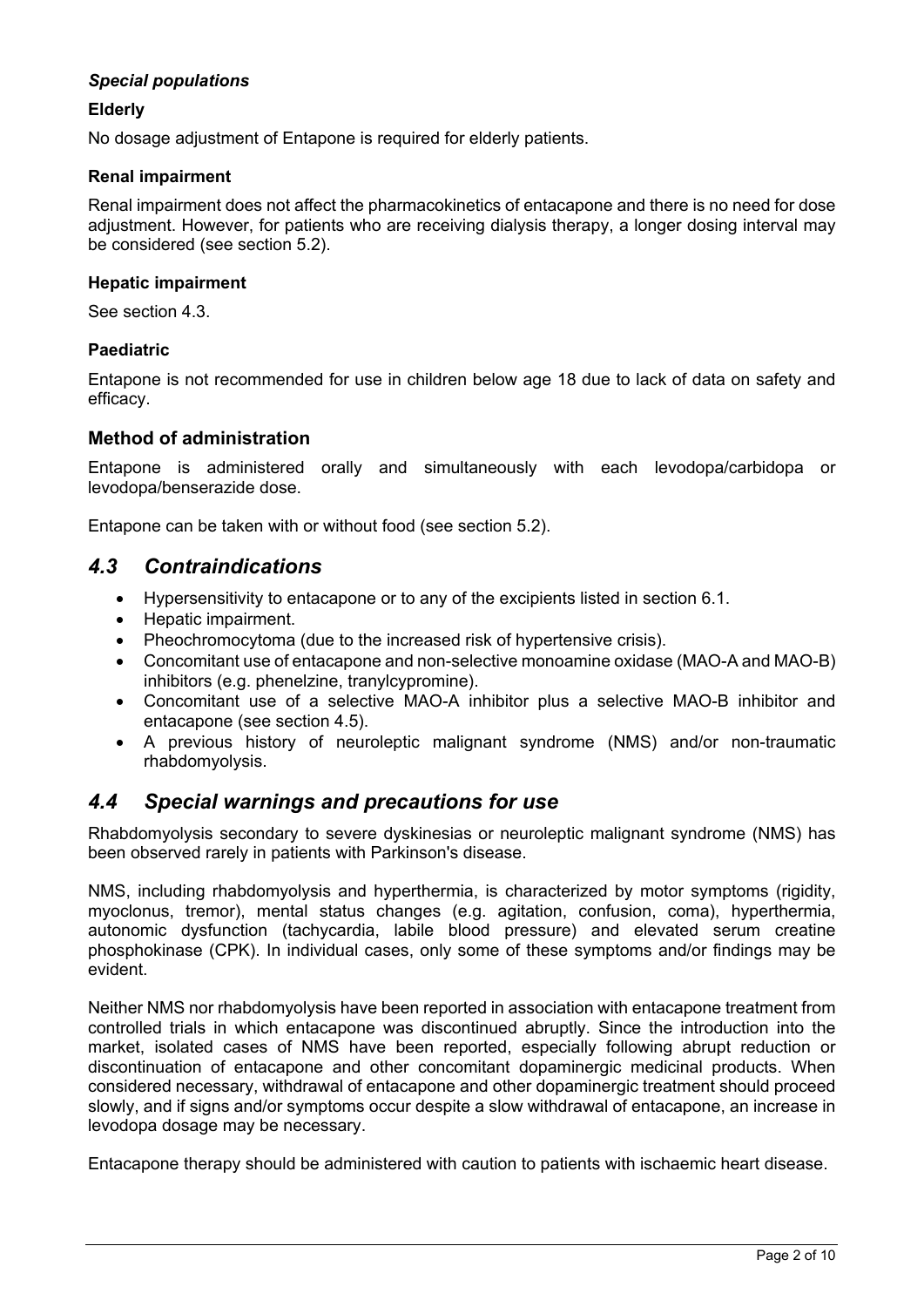Because of its mechanism of action, entacapone may interfere with the metabolism of medicinal products containing a catechol group and potentiate their action. Thus, entacapone should be administered cautiously to patients being treated with medicinal products metabolized by catechol-O-methyl transferase (COMT), e.g. rimiterol, isoprenaline, adrenaline, noradrenaline, dopamine, dobutamine, alpha-methyldopa, and apomorphine (see section 4.5).

Entacapone is always given as an adjunct to levodopa treatment. Hence, the precautions valid for levodopa treatment should also be taken into account for entacapone treatment. Entacapone increases the bioavailability of levodopa from standard levodopa/benserazide preparations 5-10% more than from standard levodopa/carbidopa preparations. Consequently, adverse dopaminergic effects may be more frequent when entacapone is added to levodopa/benserazide treatment (see section 4.8). To reduce levodopa-related dopaminergic adverse reactions, it is often necessary to adjust levodopa dosage within the first days to first weeks after initiating entacapone treatment, according to the clinical condition of the patient (see sections 4.2 and 4.8).

Entacapone may aggravate levodopa-induced orthostatic hypotension. Entacapone should be given cautiously to patients who are taking other medicinal products which may cause orthostatic hypotension.

In clinical studies, undesirable dopaminergic effects, e.g. dyskinesia, were more common in patients who received entacapone and dopamine agonists (such as bromocriptine), selegiline or amantadine compared to those who received placebo with this combination. The doses of other antiparkinsonian medicinal products may need to be adjusted when entacapone treatment is initiated.

Entacapone used in combination with levodopa has been associated with somnolence and episodes of sudden sleep onset in patients with Parkinson's disease and caution should therefore be exercised when driving or operating machines (see section 4.7).

For patients experiencing diarrhoea, a follow-up of weight is recommended in order to avoid potential excessive weight decrease. Prolonged or persistent diarrhoea suspected to be related to entacapone may be a sign of colitis. In the event of prolonged or persistent diarrhoea, entacapone should be discontinued and appropriate medical therapy and investigations considered.

Patients should be regularly monitored for the development of impulse control disorders. Patients and caregivers should be made aware that behavioural symptoms of impulse control disorders including pathological gambling, increased libido, hypersexuality, compulsive spending or buying, binge eating and compulsive eating can occur in patients treated with dopamine agonists and/or other dopaminergic treatments such as entacapone in association with levodopa. Review of treatment is recommended if such symptoms develop. For patients who experience progressive anorexia, asthenia and weight decrease within a relatively short period of time, a general medical evaluation including liver function should be considered.

## *4.5 Interaction with other medicines and other forms of interaction*

No interaction of entacapone with carbidopa has been observed with the recommended treatment schedule. Pharmacokinetic interaction with benserazide has not been studied.

In single-dose studies in healthy volunteers, no interactions were observed between entacapone and imipramine or between entacapone and moclobemide. Similarly, no interactions between entacapone and selegiline were observed in repeated-dose studies in parkinsonian patients. However, the experience of the clinical use of entacapone with several medicinal products, including MAO-A inhibitors, tricyclic antidepressants, noradrenaline reuptake inhibitors such as desipramine, maprotiline and venlafaxine, and medicinal products that are metabolized by COMT (e.g. catecholstructured compounds: rimiterol, isoprenaline, adrenaline, noradrenaline, dopamine, dobutamine, alpha-methyldopa, apomorphine, and paroxetine) is still limited. Caution should be exercised when these medicinal products are used concomitantly with entacapone (see sections 4.3 and 4.4).

Entacapone may be used with selegiline (a selective MAO-B inhibitor), but the daily dose of selegiline should not exceed 10 mg.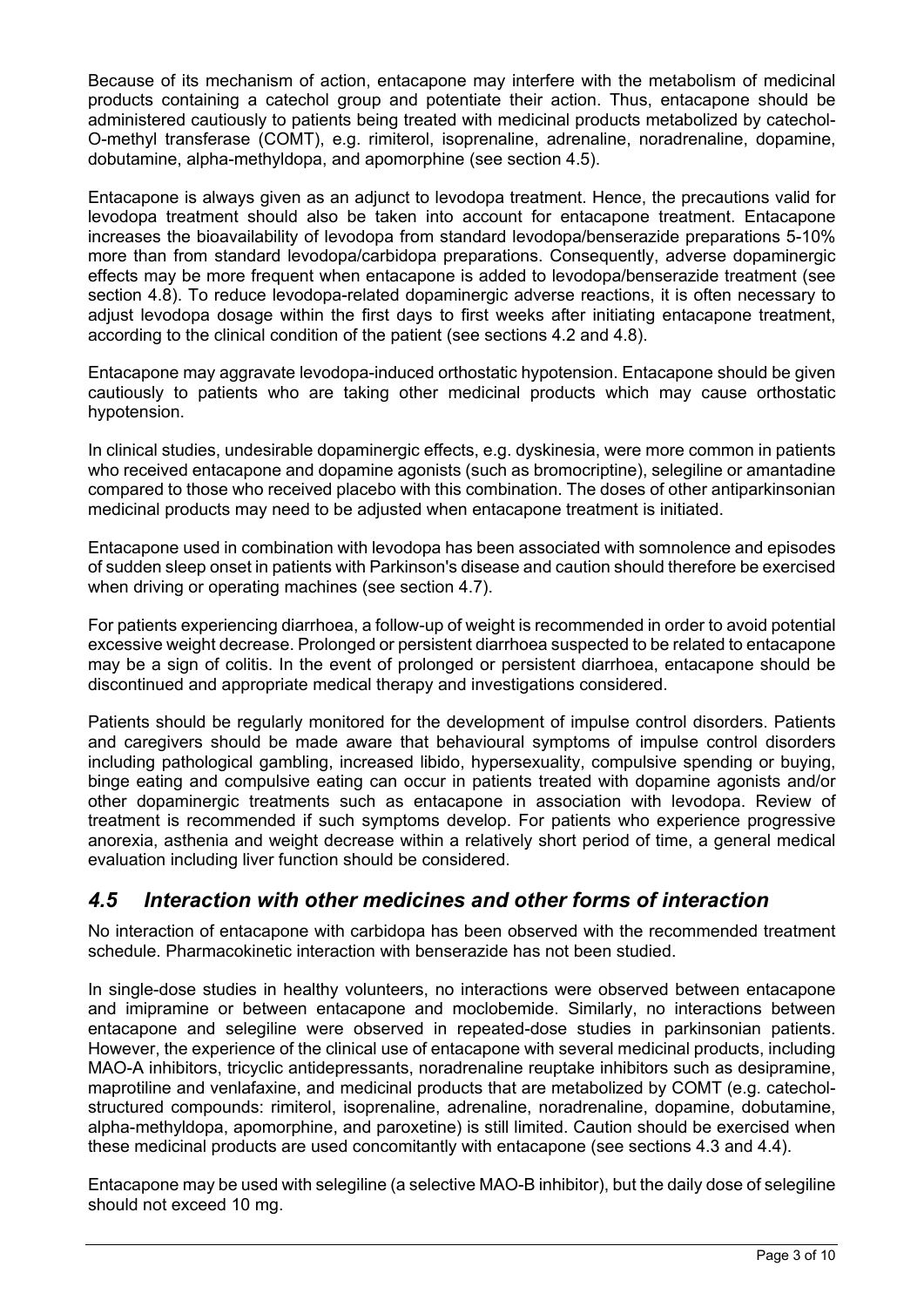Entacapone may form chelates with iron in the gastrointestinal tract. Entacapone and iron preparations should be taken at least 2 - 3 hours apart (see section 4.8).

Entacapone binds to human albumin binding site II which also binds several other medicinal products, including diazepam and ibuprofen. Clinical interaction studies with diazepam and nonsteroidal anti-inflammatory medicinal products have not been carried out. According to *in vitro* studies, significant displacement is not anticipated at therapeutic concentrations of the medicinal products.

Due to its affinity to cytochrome P450 2C9 *in vitro* (see section 5.2), entacapone may potentially interfere with medicinal products whose metabolism is dependent on this isoenzyme, such as S-warfarin. However, in an interaction study in healthy volunteers, entacapone did not change the plasma levels of S-warfarin, while the AUC for R-warfarin increased on average by 18%  $[Cl<sub>90</sub>$  11-26%]. The INR values increased on average by 13%  $[Cl<sub>90</sub>$  6-19%]. Thus, control of INR is recommended when entacapone treatment is initiated for patients receiving warfarin.

## *4.6 Fertility, pregnancy and lactation*

## **Pregnancy**

No overt teratogenic or primary fetotoxic effects were observed in animal studies in which the exposure levels of entacapone were markedly higher than the therapeutic exposure levels. As there is no experience in pregnant women, entacapone should not be used during pregnancy.

## **Breast-feeding**

In animal studies entacapone was excreted in milk. The safety of entacapone in infants is unknown. Women should not breast-feed during treatment with entacapone.

## **Fertility**

No data available.

## *4.7 Effects on ability to drive and use machines*

Entacapone in association with levodopa may have major influence on the ability to drive and use machines. Entacapone may, together with levodopa, cause dizziness and symptomatic orthostatism. Therefore, caution should be exercised when driving or using machines.

Patients being treated with entacapone in association with levodopa and presenting with somnolence and/or sudden sleep onset episodes must be instructed to refrain from driving or engaging in activities where impaired alertness may put themselves or others at risk of serious injury or death (e.g. operating machines) until such recurrent episodes have resolved (see section 4.4).

## *4.8 Undesirable effects*

### **Summary of the safety profile**

The most frequent adverse reactions caused by entacapone relate to the increased dopaminergic activity and occur most commonly at the beginning of treatment. Reduction of levodopa dosage decreases the severity and frequency of these reactions. The other major class of adverse reactions are gastrointestinal symptoms, including e.g. nausea, vomiting, abdominal pains, constipation and diarrhoea. Urine may be discoloured reddish-brown by entacapone, but this is a harmless phenomenon.

Usually adverse reactions caused by entacapone are mild to moderate. In clinical studies, the most common adverse reactions leading to discontinuation of entacapone treatment have been gastrointestinal symptoms (e.g. diarrhoea, 2.5%) and dopaminergic symptoms (e.g. dyskinesias, 1.7%).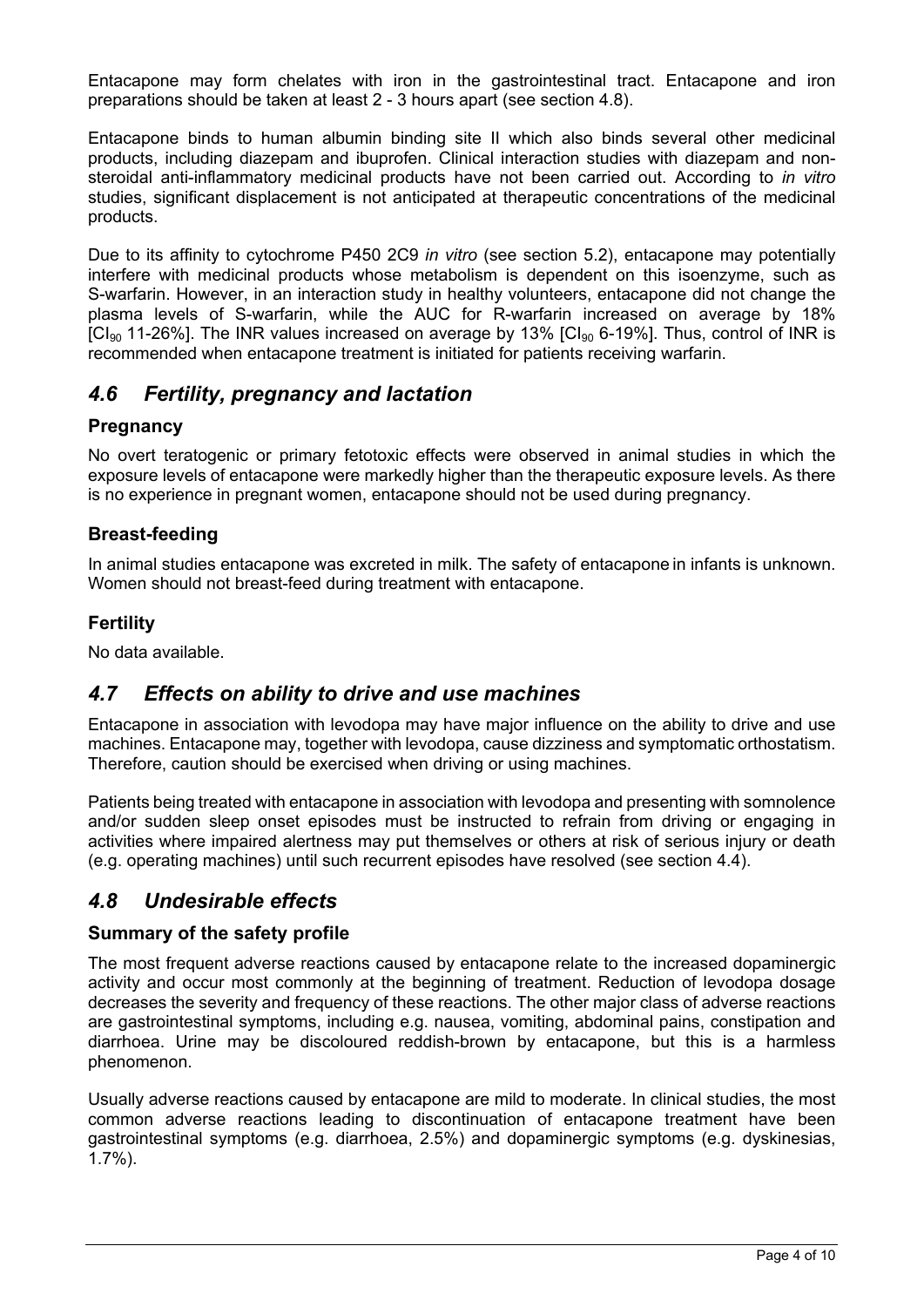Dyskinesias (27%), nausea (11%), diarrhoea (8%), abdominal pain (7%) and dry mouth (4.2%) were reported significantly more often with entacapone than with placebo in pooled data from clinical studies involving 406 patients taking medicinal product and 296 patients taking placebo.

Some of the adverse reactions, such as dyskinesia, nausea, and abdominal pain, may be more common with the higher doses (1,400 to 2,000 mg per day) than with the lower doses of entacapone.

### **Adverse effects in laboratory tests**

Slight decreases in haemoglobin, erythrocyte count and haematocrit have been reported during entacapone treatment. The underlying mechanism may involve decreased absorption of iron from the gastrointestinal tract. During long-term treatment (6 months) with entacapone a clinically significant decrease in haemoglobin has been observed in 1.5% of patients.

Rare reports of clinically significant increases in liver enzymes have been received.

#### **Tabulated list of adverse reactions**

The following adverse reactions, listed below in Table 1, have been accumulated both from clinical studies with entacapone and since the introduction of entacapone into the market.

Adverse reactions are ranked under headings of frequency, the most frequent first, using the following convention: Very common ( $\geq$  1/10); common ( $\geq$  1/100, <1/10); uncommon ( $\geq$  1/1,000,  $\leq$ 1/100); rare ( $\geq$  1/10,000,  $\leq$ 1/1,000); very rare ( $\leq$ 1/10,000), not known (cannot be estimated from the available data, since no valid estimate can be derived from clinical trials or epidemiological studies).

| Insomnia, hallucinations, confusion, nightmares                                           |  |  |
|-------------------------------------------------------------------------------------------|--|--|
| Agitation                                                                                 |  |  |
|                                                                                           |  |  |
| Dyskinesia                                                                                |  |  |
| Parkinsonism aggravated, dizziness, dystonia, hyperkinesia                                |  |  |
|                                                                                           |  |  |
| Ischaemic heart disease events other than myocardial<br>infarction (e.g. angina pectoris) |  |  |
| Myocardial infarction*                                                                    |  |  |
|                                                                                           |  |  |
| <b>Nausea</b>                                                                             |  |  |
| Diarrhoea, abdominal pain, dry mouth, constipation, vomiting                              |  |  |
| Anorexia                                                                                  |  |  |
| Colitis                                                                                   |  |  |
|                                                                                           |  |  |
| Hepatic function tests abnormal                                                           |  |  |
| Hepatitis with mainly cholestatic features (see section 4.4)                              |  |  |
| Skin and subcutaneous tissue disorders                                                    |  |  |
| Erythematous or maculopapular rash                                                        |  |  |
|                                                                                           |  |  |

#### **Table 1: Adverse drug reactions**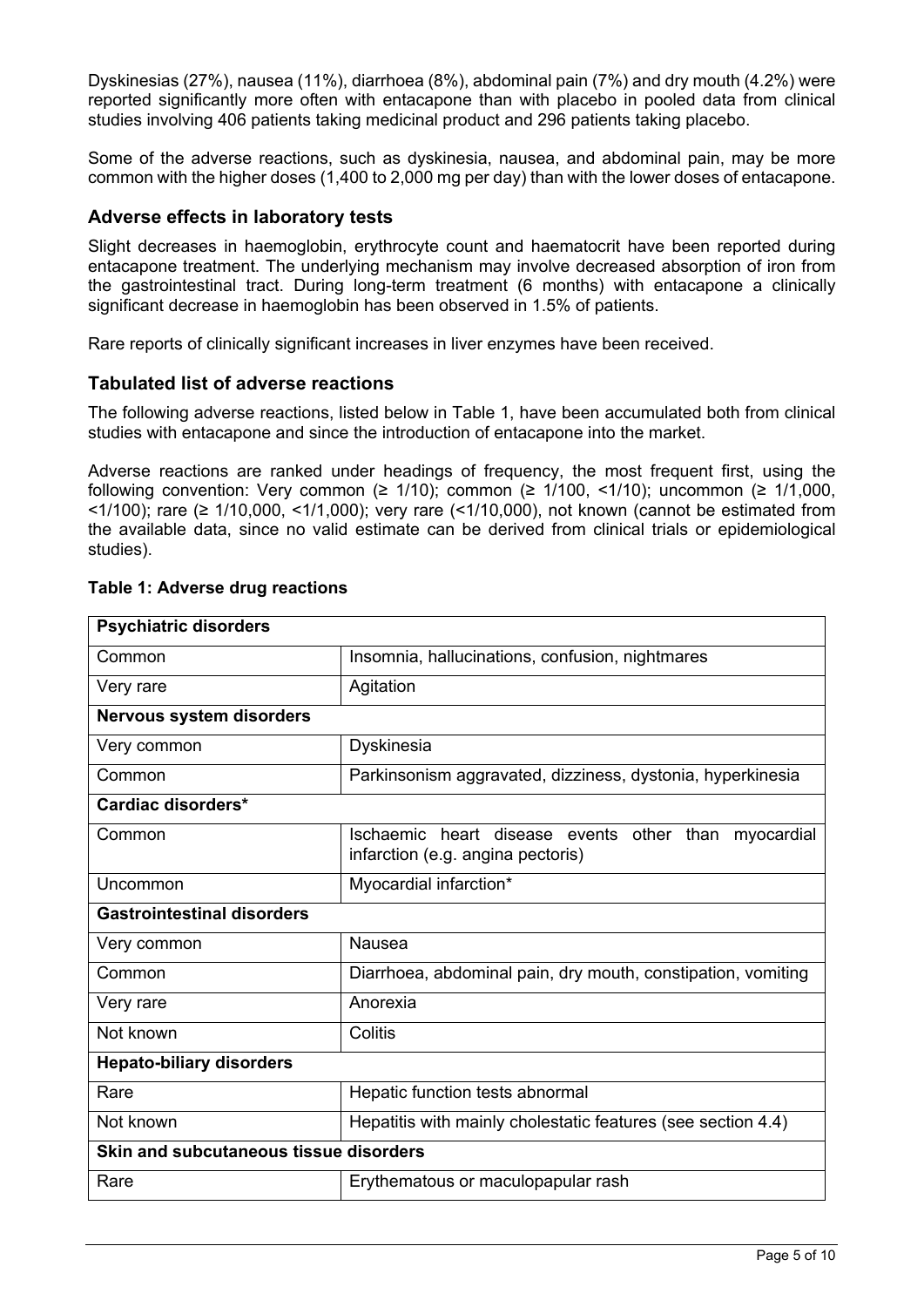| Very rare                                            | Urticaria                                  |  |  |
|------------------------------------------------------|--------------------------------------------|--|--|
| Not known                                            | Skin, hair, beard and nail discolourations |  |  |
| <b>Renal and urinary disorders</b>                   |                                            |  |  |
| Very common                                          | Urine discolouration                       |  |  |
| General disorders and administration site conditions |                                            |  |  |
| Common                                               | Fatigue, sweating increased, fall          |  |  |
| Very rare                                            | Weight decrease                            |  |  |

\* The incidence rates of myocardial infarction and other ischaemic heart disease events (0.43% and 1.54%, respectively) are derived from an analysis of 13 double-blind studies involving 2082 patients with end-of-dose motor fluctuations receiving entacapone.

### **Description of selected adverse reactions**

Entacapone in association with levodopa has been associated with isolated cases of excessive daytime somnolence and sudden sleep onset episodes.

Impulse control disorders: pathological gambling, increased libido, hypersexuality, compulsive spending or buying, binge eating and compulsive eating can occur in patients treated with dopamine agonists and/or other dopaminergic treatments such as entacapone in association with levodopa (see section 4.4).

Isolated cases of neuroleptic malignant syndrome (NMS) have been reported following abrupt reduction or discontinuation of entacapone and other dopaminergic treatments.

Isolated cases of rhabdomyolysis have been reported.

### **Reporting of suspected adverse reactions**

Reporting suspected adverse reactions after authorisation of the medicine is important. It allows continued monitoring of the benefit/risk balance of the medicine. Healthcare professionals are asked to report any suspected adverse reactions [https://nzphvc.otago.ac.nz/reporting/.](https://nzphvc.otago.ac.nz/reporting/)

## *4.9 Overdose*

The post-marketing data includes isolated cases of overdose in which the reported highest daily dose of entacapone has been 16,000 mg. The acute symptoms and signs in these cases of overdose included confusion, decreased activity, somnolence, hypotonia, skin discolouration and urticaria.

Management of acute overdosing is symptomatic.

For further advice on management of overdose please contact the National Poisons Information Centre (0800 POISON or 0800 764 766).

# **5. Pharmacological Properties**

## *5.1 Pharmacodynamic properties*

Pharmacotherapeutic group: other dopaminergic agents, ATC code: N04BX02.

### **Mechanism of action**

Entacapone belongs to a new therapeutic class, catechol-O-methyl transferase (COMT) inhibitors. It is a reversible, specific, and mainly peripherally acting COMT inhibitor designed for concomitant administration with levodopa preparations. Entacapone decreases the metabolic loss of levodopa to 3-O-methyldopa (3-OMD) by inhibiting the COMT enzyme. This leads to a higher levodopa AUC. The amount of levodopa available to the brain is increased. Entacapone thus prolongs the clinical response to levodopa.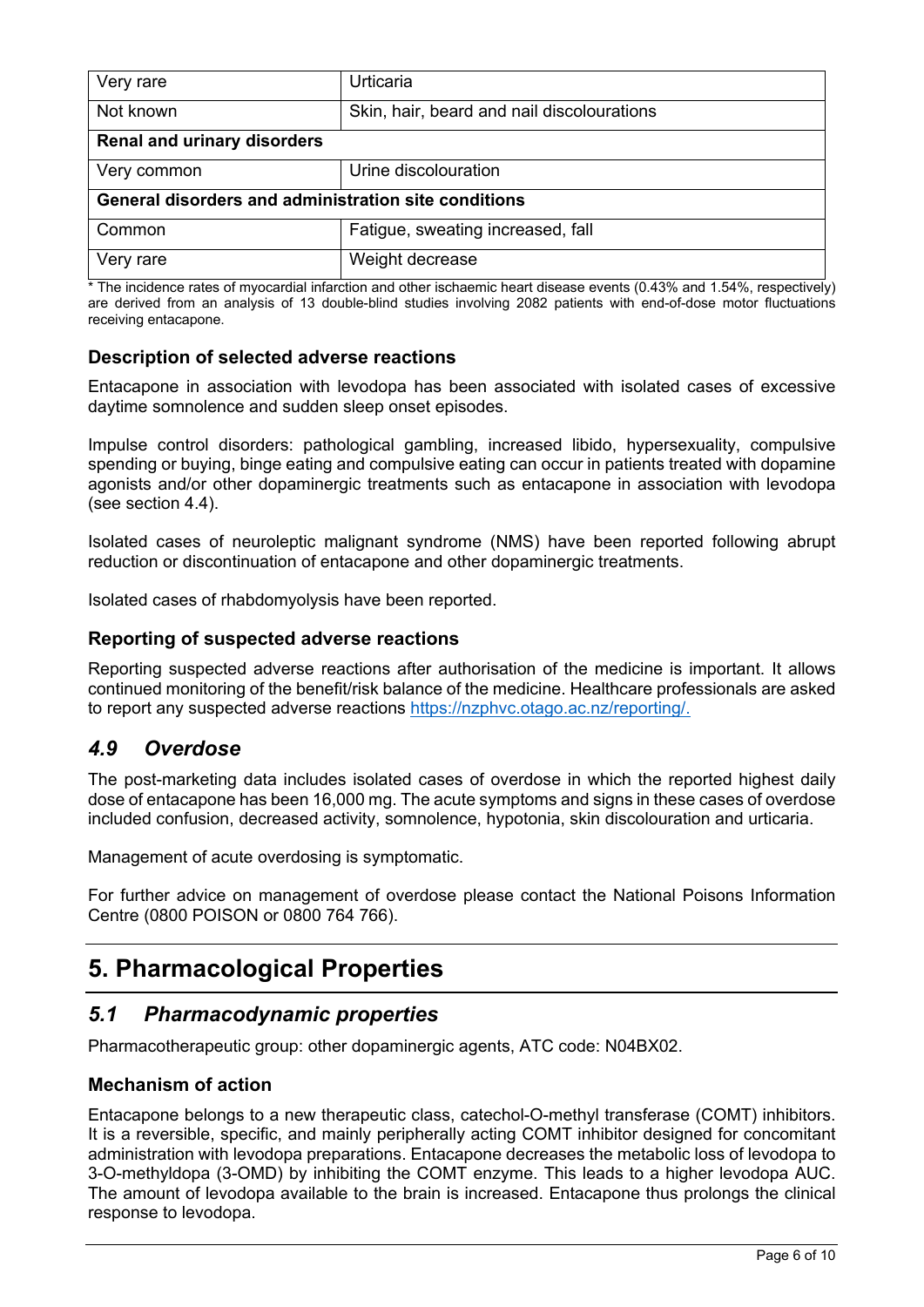Entacapone inhibits the COMT enzyme mainly in peripheral tissues. COMT inhibition in red blood cells closely follows the plasma concentrations of entacapone, thus clearly indicating the reversible nature of COMT inhibition.

### **Clinical efficacy and safety**

In two phase III double-blind studies in a total of 376 patients with Parkinson's disease and end-of-dose motor fluctuations, entacapone or placebo was given with each levodopa/dopa decarboxylase inhibitor dose. The results are given in Table 2. In study I, daily ON time (hours) was measured from home diaries and in study II, the proportion of daily ON time was measured.

| Study I: Daily ON time (h)                |                   |                |                                                      |
|-------------------------------------------|-------------------|----------------|------------------------------------------------------|
|                                           | Entacapone (n=85) | Placebo (n=86) | <b>Difference</b>                                    |
|                                           |                   |                |                                                      |
| <b>Baseline</b>                           | $9.3 \pm 2.2$     | $9.2 \pm 2.5$  |                                                      |
| <b>Week 8-24</b>                          | $10.7 \pm 2.2$    | $9.4 \pm 2.6$  | 1h 20 min<br>$(8.3\%)$<br>$Cl_{95\%}$ 45 min, 1 h 56 |
| Study II: Proportion of daily ON time (%) |                   |                |                                                      |

Table 2: **Daily ON time (Mean ± SD)**

| <b>Study II: Proportion of daily ON time (%)</b> |                                      |                  |                                                         |  |
|--------------------------------------------------|--------------------------------------|------------------|---------------------------------------------------------|--|
|                                                  | Entacapone (n=103)   Placebo (n=102) |                  | <b>Difference</b>                                       |  |
| <b>Baseline</b>                                  | $60.0 \pm 15.2$                      | $60.8 \pm 14.0$  |                                                         |  |
| <b>Week 8-24</b>                                 | $66.8 \pm 14.5$                      | $62.8 \pm 16.80$ | 4.5% (0 h 35 min)<br>$ $ Cl <sub>95%</sub> 0.93%, 7.97% |  |

There were corresponding decreases in OFF time.

In study 1 OFF-time was reduced by 24% compared with 0% in the placebo group.

In study 2 OFF-time was reduced by 18% compared with 5% in the placebo group.

## *5.2 Pharmacokinetic properties*

### **General Characteristics of the Active Substance**

#### *Absorption*

There are large intra- and interindividual variations in the absorption of entacapone.

The peak concentration  $(C_{max})$  in plasma is usually reached about one hour after a 200 mg entacapone tablet. The substance is subject to extensive first-pass metabolism. The bioavailability of entacapone is about 35% after an oral dose. Food does not affect the absorption of entacapone to any significant extent.

#### *Distribution*

After absorption from the gastrointestinal tract, entacapone is rapidly distributed to the peripheral tissues with a distribution volume of 20 L at steady state ( $Vds<sub>s</sub>$ ). Approximately 92% of the dose is eliminated during beta-phase, with a short elimination half-life of 30 minutes. The total clearance of entacapone is about 800 mL/min.

Entacapone is extensively bound to plasma proteins, mainly to albumin. In human plasma the unbound fraction is about 2.0% in the therapeutic concentration range. At therapeutic concentrations, entacapone does not displace other extensively bound substances (e.g. warfarin, salicylic acid, phenylbutazone, or diazepam), nor is it displaced to any significant extent by any of these substances at therapeutic or higher concentrations.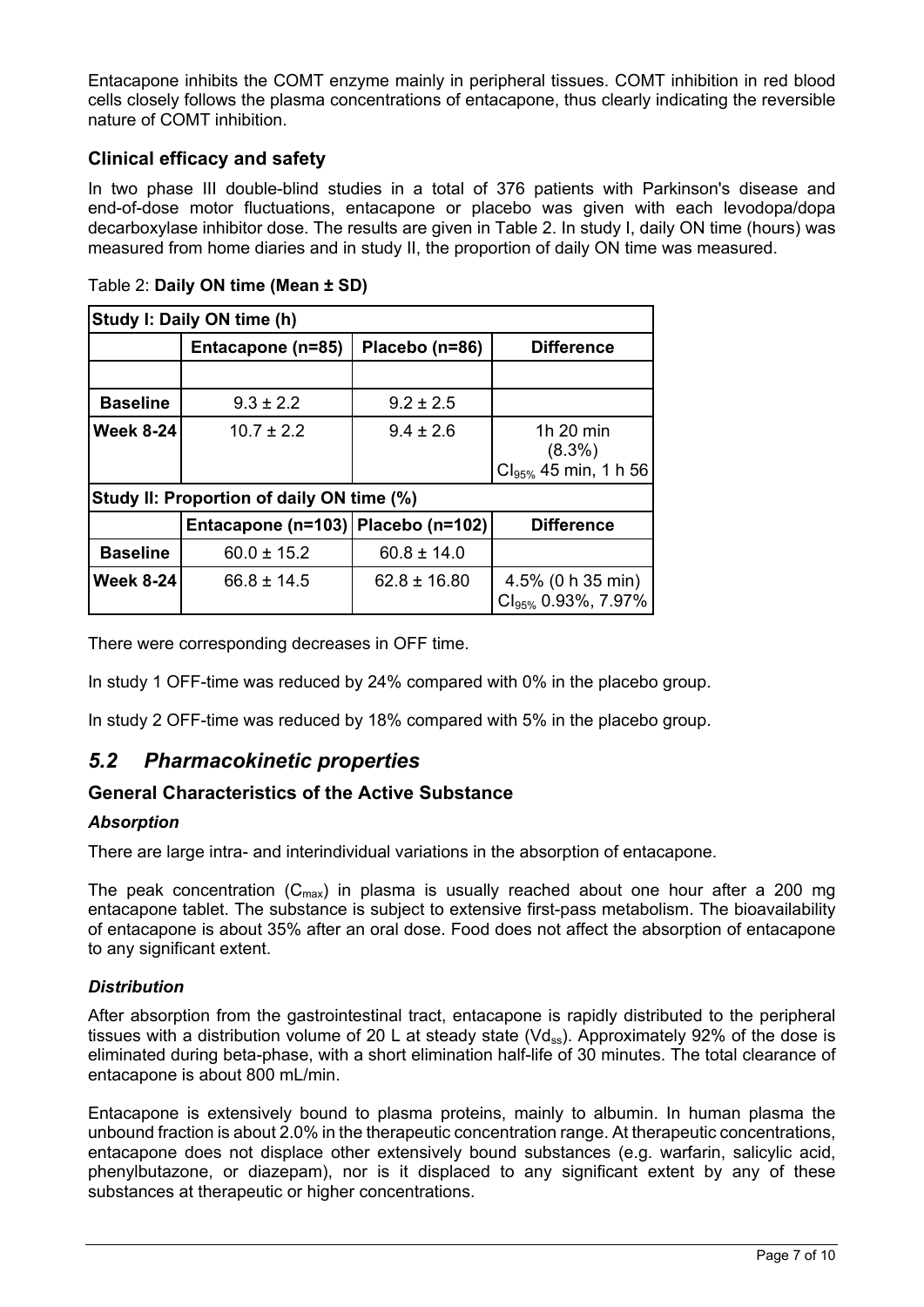### *Biotransformation*

A small amount of entacapone, the (*E*)-isomer, is converted to its (*Z*)-isomer. The (*E*)-isomer accounts for 95% of the AUC of entacapone. The (*Z*)-isomer and traces of other metabolites account for the remaining 5%.

Data from *in vitro* studies using human liver microsomal preparations indicate that entacapone inhibits cytochrome P450 2C9 (IC<sub>50</sub>  $\sim$  4 µM). Entacapone showed little or no inhibition of other types of P450 isoenzymes (CYP1A2, CYP2A6, CYP2D6, CYP2E1, CYP3A and CYP2C19) (see section 4.5).

### *Elimination*

The elimination of entacapone occurs mainly by non-renal metabolic routes. It is estimated that 80-90% of the dose is excreted in faeces, although this has not been confirmed in man. Approximately 10-20% is excreted in urine. Only traces of entacapone are found unchanged in urine. The major part (95%) of the product excreted in urine is conjugated with glucuronic acid. Of the metabolites found in urine only about 1% have been formed through oxidation.

### **Characteristics in Patients**

The pharmacokinetic properties of entacapone are similar in both young people and elderly. The metabolism of the medicinal product is slowed in patients with mild to moderate liver insufficiency (Child-Pugh Class A and B), which leads to an increased plasma concentration of entacapone in both the absorption and elimination phases (see section 4.3). Renal impairment does not affect the pharmacokinetics of entacapone. However, a longer dosing interval may be considered for patients who are receiving dialysis therapy.

## *5.3 Preclinical safety data*

Non-clinical data reveal no special hazard for humans based on conventional studies of safety pharmacology, repeated dose toxicity, genotoxicity, and carcinogenic potential. In repeated dose toxicity studies, anaemia most likely due to iron chelating properties of entacapone was observed. Regarding reproduction toxicity, decreased foetal weight and a slightly delayed bone development were noticed in rabbits at systemic exposure levels in the therapeutic range.

# **6. Pharmaceutical Particulars**

## *6.1 List of excipients*

Entapone film coated tablets also contain

Tablet core:

- microcrystalline cellulose
- mannitol
- low-substituted hydroxypropylcellulose
- magnesium stearate
- hydrogenated vegetable oil.

#### Film-coating:

- HPMC 2910/hypromellose 6cP
- titanium dioxide
- **glycerin**
- magnesium stearate
- iron oxide yellow
- sucrose
- polysorbate 80
- iron oxide red.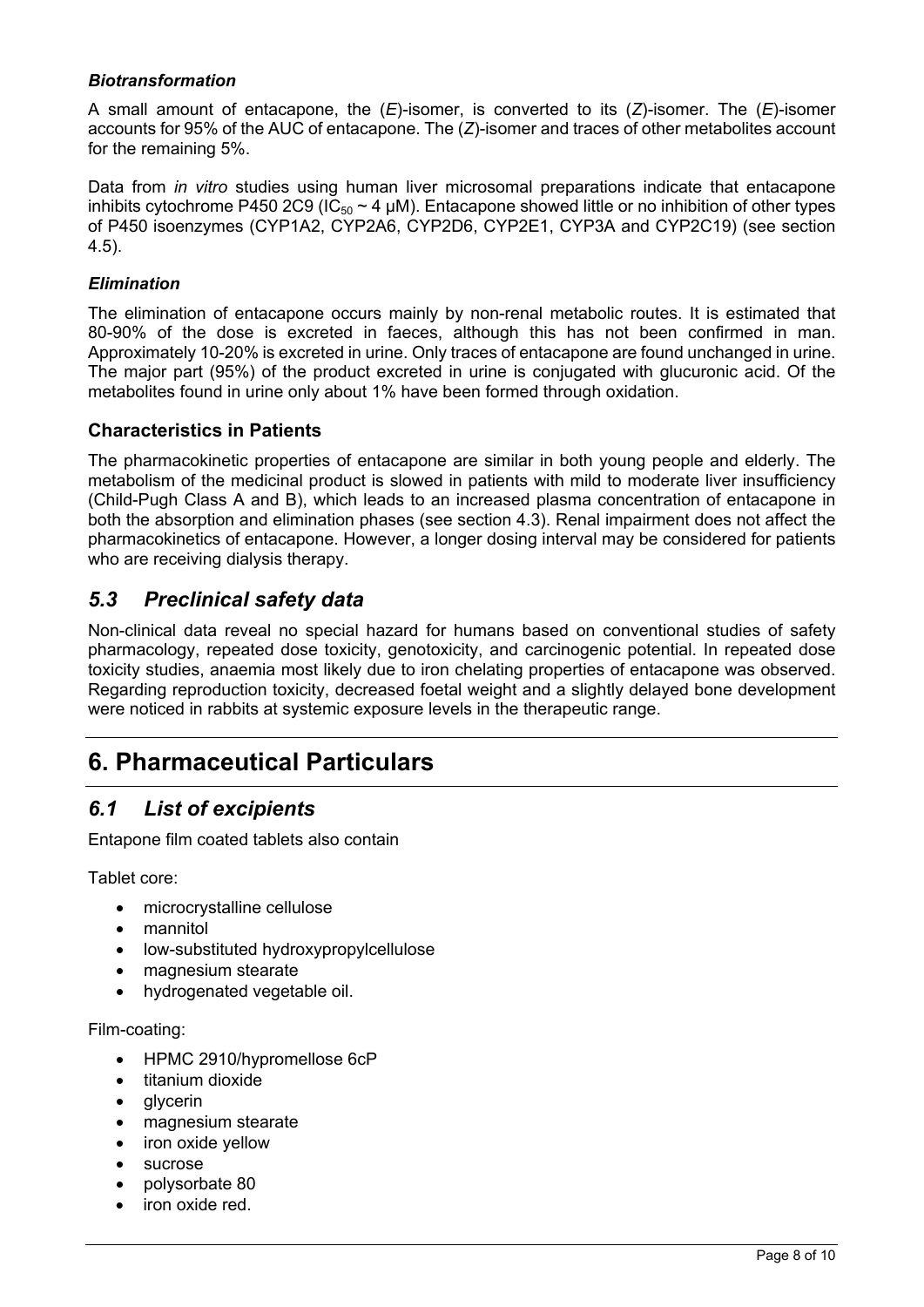# *6.2 Incompatibilities*

Not applicable.

## *6.3 Shelf life*

3 years.

# *6.4 Special precautions for storage*

Store below 25°C.

Entapone tablets must be kept out of the reach and sight of children.

# *6.5 Nature and contents of container*

PVC/PE/PVdC/AI blister pack. Pack sizes of 30 or 100 tablets.

HDPE bottle with PP screw cap. Pack sizes of 30, 100 or 500 tablets.

Not all pack types and sizes may be marketed.

## *6.6 Special precautions for disposal*

No special requirements.

# **7. Medicines Schedule**

Prescription Medicine

# **8. Sponsor Details**

Viatris Ltd PO Box 11-183 Ellerslie AUCKLAND [www.viatris.co.nz](http://www.viatris.co.nz) Telephone 0800 168 169

# **9. Date of First Approval**

2 June 2011

# **10. Date of Revision of the Text**

23 March 2022

#### **Summary table of changes**

| <b>Section</b> | <b>Summary of new information</b>                                                                           |
|----------------|-------------------------------------------------------------------------------------------------------------|
|                | New Company logo                                                                                            |
| 4.3            | Change in order of contraindications                                                                        |
| 4.4            | Removal of sucrose warning (as only a small amount present in the film<br>coating - approx. 0.14 mg/tablet) |